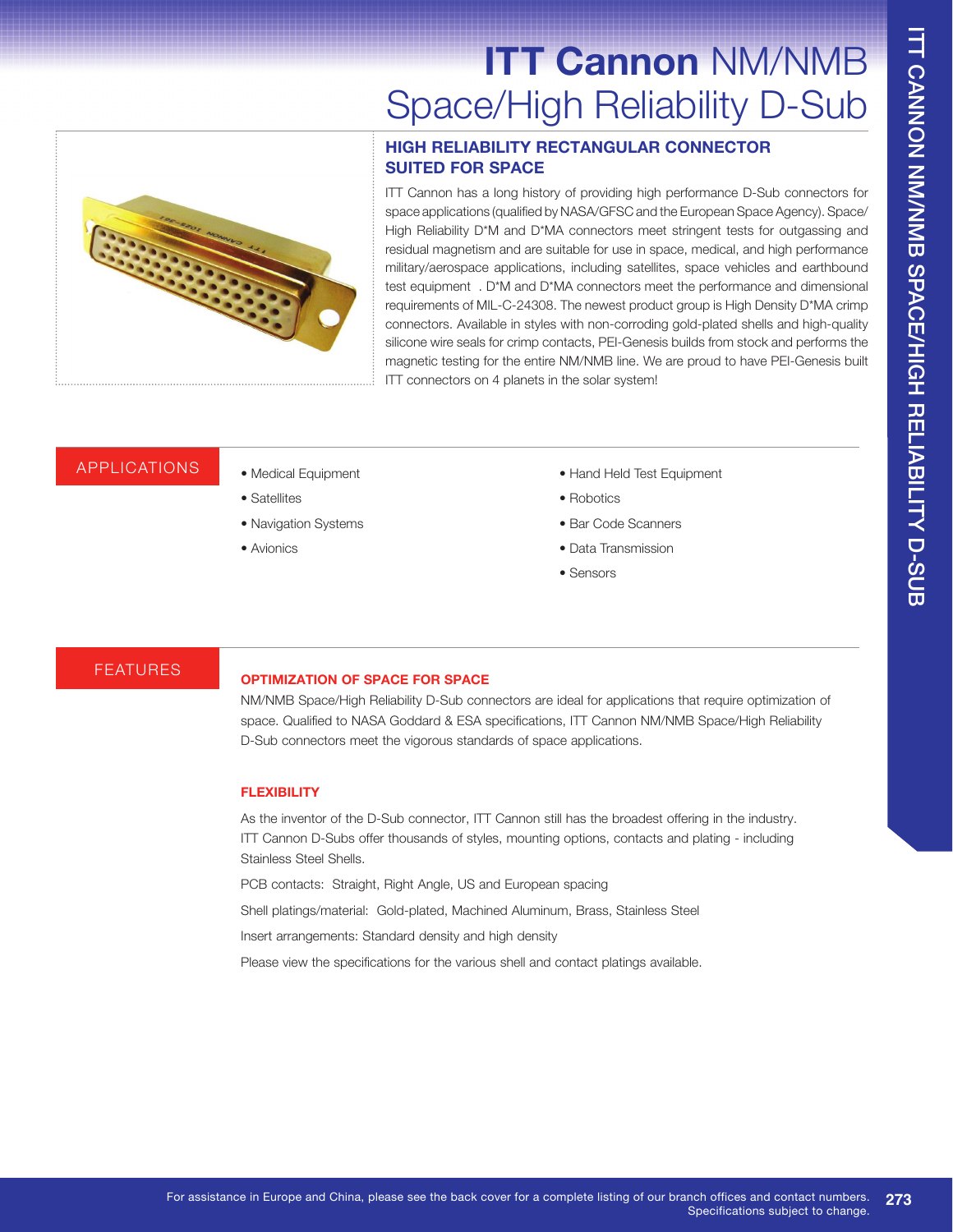# ITT CANNON NM/NMB SPACE/HIGH RELIABILITY D-SUB ITT CANNON NM/NMB SPACE/HIGH RELIABILITY D-SUB

| <b>CANNON D-SUB</b><br><b>PREFIX</b>        | $D^*$                                | D*A                                                                                                              | $D^*U$                            | $D^*SF$                           | $D^*M$                                                                                    | $D^*M$                               | D*MA                             |  |  |  |  |
|---------------------------------------------|--------------------------------------|------------------------------------------------------------------------------------------------------------------|-----------------------------------|-----------------------------------|-------------------------------------------------------------------------------------------|--------------------------------------|----------------------------------|--|--|--|--|
| <b>D-SUB FAMILY</b>                         | <b>ORIGINAL D</b>                    | <b>COMMERCIAL D</b>                                                                                              | <b>BURGUN-D</b>                   | <b>FLAT CABLE</b><br><b>IDCD</b>  | COMBO <sub>D</sub>                                                                        | <b>MARKI</b>                         | <b>MARK II</b>                   |  |  |  |  |
| <b>TERMINATION</b>                          |                                      |                                                                                                                  |                                   |                                   |                                                                                           |                                      |                                  |  |  |  |  |
| SOLDER CUP                                  | X                                    | $\sim$                                                                                                           | $\equiv$                          | ä,                                | Χ                                                                                         | X                                    | $\blacksquare$                   |  |  |  |  |
| <b>CRIMP AND INSERT</b>                     | $\overline{\phantom{a}}$             | X                                                                                                                | X                                 | ÷,                                | X                                                                                         | $\overline{\phantom{a}}$             | Χ                                |  |  |  |  |
| STRAIGHT PC                                 | X                                    |                                                                                                                  | X                                 | ä,                                | Χ                                                                                         | Χ                                    | ä,                               |  |  |  |  |
| RIGHT ANGLE PC                              | X                                    |                                                                                                                  | X                                 | ÷,                                | Χ                                                                                         | Χ                                    | $\sim$                           |  |  |  |  |
| <b>WIRE WRAP</b>                            | X                                    |                                                                                                                  | $\sim$                            | $\overline{\phantom{a}}$          | Χ                                                                                         | Χ                                    | $\overline{\phantom{a}}$         |  |  |  |  |
| IDC                                         | $\overline{a}$                       |                                                                                                                  |                                   | X                                 | ÷,                                                                                        | ÷,                                   |                                  |  |  |  |  |
| <b>PRESS FIT</b>                            | $\overline{\phantom{a}}$             |                                                                                                                  |                                   |                                   | $\overline{\phantom{a}}$                                                                  | $\overline{\phantom{a}}$             |                                  |  |  |  |  |
| PRE-WIRED                                   | $\overline{\phantom{a}}$             |                                                                                                                  |                                   |                                   | $\overline{a}$                                                                            |                                      |                                  |  |  |  |  |
|                                             |                                      |                                                                                                                  |                                   | CONTACT STYLE                     |                                                                                           |                                      |                                  |  |  |  |  |
| <b>MACHINED</b>                             | X                                    |                                                                                                                  | X                                 | ÷,                                | Χ                                                                                         | X                                    | Χ                                |  |  |  |  |
| STAMPED &<br><b>FORMED</b>                  | X                                    | Χ                                                                                                                | X                                 | X                                 | $++H$                                                                                     | $\overline{\phantom{a}}$             | X                                |  |  |  |  |
| COMBO                                       | $\sim$                               | X                                                                                                                | ÷,                                | ÷,                                | Χ                                                                                         | ÷                                    | Χ                                |  |  |  |  |
| <b>HIGH DENSITY</b>                         | $\sim$                               |                                                                                                                  |                                   |                                   |                                                                                           |                                      | X                                |  |  |  |  |
| <b>DOUBLE DENSITY</b>                       | $\overline{a}$                       |                                                                                                                  | ٠                                 |                                   | $\sim$                                                                                    | $\overline{\phantom{a}}$             | $\overline{a}$                   |  |  |  |  |
| <b>MICRO (SUPER</b><br><b>HIGH DENSITY)</b> |                                      |                                                                                                                  |                                   | ÷,                                | $\overline{\phantom{a}}$                                                                  |                                      |                                  |  |  |  |  |
|                                             |                                      |                                                                                                                  |                                   | <b>TECHNICAL SPECIFICATION</b>    |                                                                                           |                                      |                                  |  |  |  |  |
| <b>SHELL</b>                                | <b>STEEL</b>                         | <b>STEEL</b>                                                                                                     | <b>STEEL</b>                      | <b>STEEL</b>                      | <b>STEEL</b>                                                                              | <b>STEEL</b>                         | <b>STEEL</b>                     |  |  |  |  |
| <b>PLATING</b>                              | <b>TIN</b>                           | <b>TIN</b>                                                                                                       | <b>TIN</b>                        | <b>TIN</b>                        | <b>TIN</b>                                                                                | TIN/CAD                              | TIN/CAD                          |  |  |  |  |
| <b>INSULATOR</b>                            | <b>UL94V0</b>                        | THERMO PLASTIC, THERMO PLASTIC, THERMO PLASTIC, THERMO PLASTIC, THERMO PLASTIC, THERMO PLASTIC,<br><b>UL94V0</b> | <b>UL94V0</b>                     | <b>UL94V0</b>                     | <b>UL94V0</b>                                                                             | <b>UL94V0</b>                        | THERMO PLASTIC.<br><b>UL94V0</b> |  |  |  |  |
| CONTACT                                     | COPPER ALLOY                         | COPPER ALLOY                                                                                                     | COPPER ALLOY                      | <b>COPPER ALLOY</b>               | <b>COPPER ALLOY</b>                                                                       | COPPER ALLOY                         | COPPER ALLOY                     |  |  |  |  |
| <b>PLATING</b>                              | <b>GOLD OVER</b><br><b>NICKEL</b>    | <b>GOLD OVER</b><br><b>NICKEL</b>                                                                                | <b>GOLD OVER</b><br><b>NICKEL</b> | <b>GOLD OVER</b><br><b>NICKEL</b> | <b>GOLD OVER</b><br><b>NICKEL</b>                                                         | <b>GOLD OVER</b><br><b>NICKEL</b>    | <b>GOLD OVER NICKEL</b>          |  |  |  |  |
| <b>CURRENT IN AMPS</b>                      | 5                                    | $5+$                                                                                                             | 5                                 | 1                                 | $7.5+$                                                                                    | 7.5                                  | 7.5                              |  |  |  |  |
| <b>TEMPERATURE</b>                          | -55°C TO 125°C                       | -55°C TO 105°C                                                                                                   | -55°C TO 105°C                    | -55°C TO 105°C                    | -55°C TO 125°C                                                                            | -55°C TO 125°C                       | -55°C TO 125°C                   |  |  |  |  |
| TEST VOLTAGE AT<br><b>SEA LEVEL</b>         | 1250 VAC                             | <b>500 VAC</b>                                                                                                   | 1000 VAC                          | <b>750 VAC</b>                    | 1250 VAC SIGNAL<br>1000 VAC COAX/<br><b>HIGH POWER</b><br>2800 VAC HIGH<br><b>VOLTAGE</b> | 1000 VAC                             | <b>1200 VAC</b>                  |  |  |  |  |
| CONTACT<br>RESISTANCE MAX.                  | 10 MILLIOHMS                         | <b>15 MILLIOHMS</b>                                                                                              | 7.34 MILLIOHMS                    |                                   | $\overline{\phantom{a}}$                                                                  | 7.34 MILLIOHMS                       | 7.34 MILLIOHMS                   |  |  |  |  |
| <b>AVAILABLE PC</b><br><b>FOOT PRINTS</b>   | .283-.318.<br>454-.489<br>9.4-10.2MM |                                                                                                                  |                                   |                                   | .283-.318<br>.454-.489<br>9.4-10.2MM                                                      | .283-.318<br>.454-.489<br>9.4-10.2MM |                                  |  |  |  |  |
| QUALIFICATIONS                              |                                      |                                                                                                                  |                                   |                                   |                                                                                           | M24308                               | M24308                           |  |  |  |  |

FFATURES

 $\dagger$  For signal contacts

++Up to 40 amp on power 5 amp in coax and high voltage

All dimensions in inches, unless otherwise stated.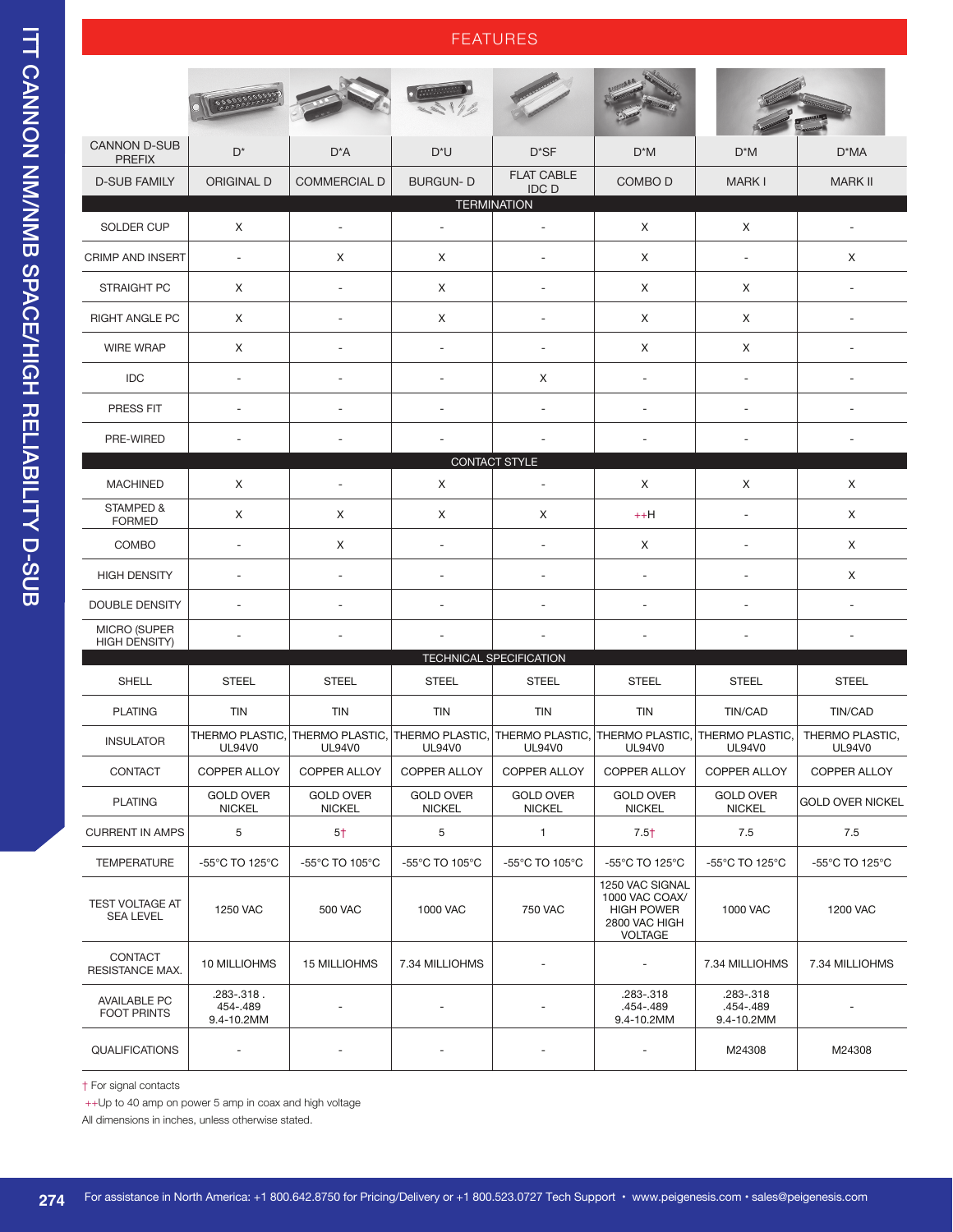## FEATURES

| <b>CANNON D-SUB</b><br><b>PREFIX</b>        | $D^*NG$                                          | $D^*W$                                    | $D^*M^*$<br>$NM^*$                                                                        | $ZD^*$                                           | ZED*                                             | $D^*JK$<br>$D^*JT$                        | $2D^*$                                           |  |  |  |
|---------------------------------------------|--------------------------------------------------|-------------------------------------------|-------------------------------------------------------------------------------------------|--------------------------------------------------|--------------------------------------------------|-------------------------------------------|--------------------------------------------------|--|--|--|
| <b>D-SUB FAMILY</b>                         | PRESS FIT D                                      | <b>DISCRETE WIRE</b><br><b>IDC</b>        | <b>SPACE D</b>                                                                            | LOW COST COMMERCIAL D                            |                                                  | <b>FILTER D</b>                           | <b>DOUBLE</b><br><b>DENSITY</b>                  |  |  |  |
| <b>TERMINATION</b>                          |                                                  |                                           |                                                                                           |                                                  |                                                  |                                           |                                                  |  |  |  |
| <b>SOLDER CUP</b>                           |                                                  |                                           | X                                                                                         |                                                  |                                                  | X                                         |                                                  |  |  |  |
| <b>CRIMP AND INSERT</b>                     | $\overline{\phantom{a}}$                         |                                           | X                                                                                         | X                                                |                                                  | ÷                                         | X                                                |  |  |  |
| <b>STRAIGHT PC</b>                          | $\overline{\phantom{a}}$                         | ٠                                         | X                                                                                         | X                                                | $\overline{\phantom{a}}$                         | X                                         | X                                                |  |  |  |
| RIGHT ANGLE PC                              | ä,                                               |                                           | X                                                                                         | X                                                | X                                                | X                                         | X                                                |  |  |  |
| <b>WIRE WRAP</b>                            | ÷,                                               |                                           | X                                                                                         | ä,                                               |                                                  |                                           |                                                  |  |  |  |
| <b>IDC</b>                                  | ÷.                                               | X                                         | ä,                                                                                        | ٠                                                | ÷,                                               | $\sim$                                    | $\sim$                                           |  |  |  |
| PRESS FIT                                   | X                                                |                                           | $\overline{a}$                                                                            |                                                  | ÷,                                               |                                           |                                                  |  |  |  |
| PRE-WIRED                                   | ٠                                                |                                           |                                                                                           |                                                  |                                                  |                                           |                                                  |  |  |  |
|                                             |                                                  |                                           | CONTACT STYLE                                                                             |                                                  |                                                  |                                           |                                                  |  |  |  |
| <b>MACHINED</b>                             | ÷.                                               |                                           | X                                                                                         | ÷,                                               | ÷                                                | X                                         |                                                  |  |  |  |
| STAMPED &<br><b>FORMED</b>                  | X                                                |                                           | ÷,                                                                                        | X                                                | X                                                | $\overline{\phantom{a}}$                  | X                                                |  |  |  |
| COMBO                                       | $\overline{\phantom{a}}$                         |                                           | Χ                                                                                         | $\overline{\phantom{a}}$                         | $\overline{\phantom{a}}$                         | $\overline{\phantom{a}}$                  | $\overline{\phantom{a}}$                         |  |  |  |
| <b>HIGH DENSITY</b>                         | $\sim$                                           |                                           | X                                                                                         | X                                                | X                                                |                                           | ÷                                                |  |  |  |
| <b>DOUBLE DENSITY</b>                       | ä,                                               |                                           |                                                                                           | ٠                                                | ÷,                                               | Χ                                         |                                                  |  |  |  |
| <b>MICRO (SUPER</b><br><b>HIGH DENSITY)</b> |                                                  |                                           | ä,                                                                                        |                                                  |                                                  |                                           | X                                                |  |  |  |
|                                             |                                                  |                                           | <b>TECHNICAL SPECIFICATION</b>                                                            |                                                  |                                                  |                                           |                                                  |  |  |  |
| <b>SHELL</b>                                | <b>STEEL</b>                                     | <b>STEEL</b>                              | <b>ALUMINUM</b><br><b>BRASS</b><br><b>STEEL</b>                                           | <b>STEEL</b>                                     | <b>STEEL</b>                                     | <b>STEEL</b>                              | <b>STEEL</b>                                     |  |  |  |
| <b>PLATING</b>                              | <b>TIN</b>                                       | <b>TIN</b>                                | ZINC/CAD/GOLD                                                                             | <b>TIN</b>                                       | <b>TIN</b>                                       | <b>TIN</b>                                | TIN/CAD/ZINC                                     |  |  |  |
| <b>INSULATOR</b>                            | <b>THERMO</b><br><b>PLASTIC</b><br><b>UL94V0</b> | <b>THERMO</b><br><b>PLASTIC</b><br>UL94V0 | <b>THERMO</b><br><b>PLASTIC</b><br><b>UL94V0</b>                                          | <b>THERMO</b><br><b>PLASTIC</b><br><b>UL94V0</b> | <b>THERMO</b><br><b>PLASTIC</b><br><b>UL94V0</b> | <b>THERMO</b><br><b>PLASTIC</b><br>UL94V0 | <b>THERMO</b><br><b>PLASTIC</b><br><b>UL94V0</b> |  |  |  |
| CONTACT                                     | <b>COPPER</b><br><b>ALLOY</b>                    | <b>COPPER</b><br><b>ALLOY</b>             | <b>COPPER</b><br><b>ALLOY</b>                                                             | <b>COPPER</b><br><b>ALLOY</b>                    | <b>COPPER</b><br><b>ALLOY</b>                    | <b>COPPER</b><br><b>ALLOY</b>             | <b>COPPER</b><br><b>ALLOY</b>                    |  |  |  |
| <b>PLATING</b>                              | <b>GOLD OVER</b><br><b>NICKEL</b>                | <b>GOLD OVER</b><br><b>NICKEL</b>         | <b>GOLD OVER</b><br><b>NICKEL</b>                                                         | <b>GOLD OVER</b><br><b>NICKEL</b>                | <b>GOLD OVER</b><br><b>NICKEL</b>                | <b>GOLD OVER</b><br><b>NICKEL</b>         | <b>GOLD OVER</b><br><b>NICKEL</b>                |  |  |  |
| <b>CURRENT IN AMPS</b>                      | 5                                                | 3                                         | 5                                                                                         | 5                                                | 5                                                | 5                                         | 5                                                |  |  |  |
| <b>TEMPERATURE</b>                          | -55°C TO 125°C                                   | -55°C TO 125°C                            | -55°C TO 125°C                                                                            | -55°C TO 105°C                                   | -55°C TO 105°C                                   | -55°C TO 125°C                            | -55°C TO 85°C                                    |  |  |  |
| <b>TEST VOLTAGE AT</b><br><b>SEA LEVEL</b>  | 1200 VAC                                         | 1000 VAC                                  | 1250 VAC SIGNAL<br>1000 VAC COAX/<br><b>HIGH POWER</b><br>2800 VAC HIGH<br><b>VOLTAGE</b> | 1000 VAC                                         | 1000 VAC                                         | 250Vdc<br>(100VDC<br>WORKING)             | 1000 VAC                                         |  |  |  |
| CONTACT<br>RESISTANCE MAX.                  | 10<br><b>MILLIOHMS</b>                           | 15<br><b>MILLIOHMS</b>                    | 7.34<br><b>MILLIOHMS</b>                                                                  | 15<br><b>MILLIOHMS</b>                           | 10<br><b>MILLIOHMS</b>                           | 10<br><b>MILLIOHMS</b>                    | 9<br><b>MILLIOHMS</b>                            |  |  |  |
| <b>AVAILABLE PC</b><br><b>FOOT PRINTS</b>   |                                                  |                                           |                                                                                           | 283-.318<br>.454-.489<br>9.4-10.2MM              | 283-.318<br>.454-.489<br>9.4-10.2MM              |                                           |                                                  |  |  |  |
| <b>QUALIFICATIONS</b>                       |                                                  |                                           | M24308<br>311P<br>340100101B                                                              |                                                  |                                                  |                                           |                                                  |  |  |  |

All dimensions in inches, unless otherwise stated.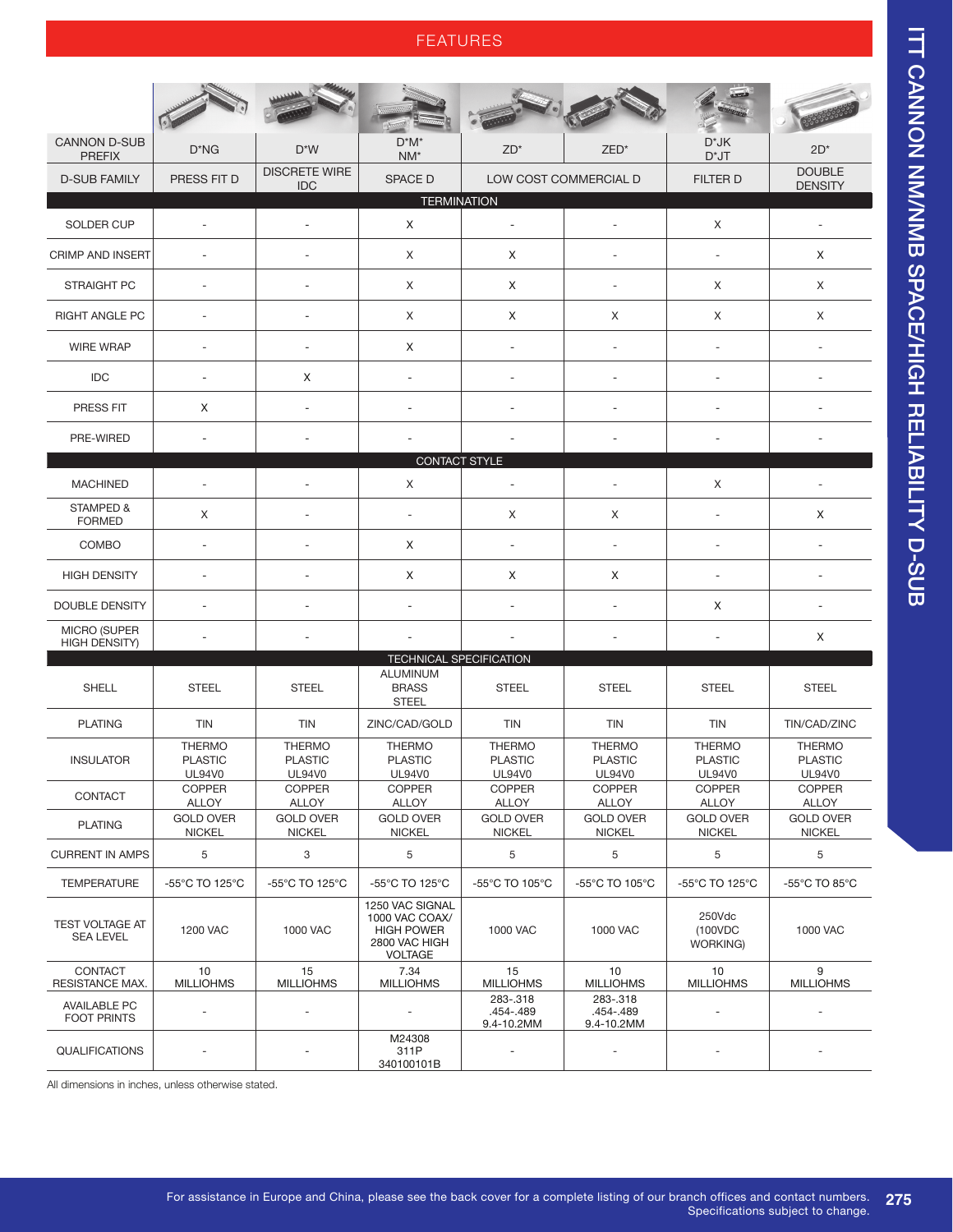

### **EXPLANATION**

**SERIES** 

D - D-Sub

### **SHELL SIZE**

| <b>FITS CONTACTS</b> |                                           |  |  |  |
|----------------------|-------------------------------------------|--|--|--|
| STANDARD (20)        | HIGH DENSITY (22)<br><b>MA CLASS ONLY</b> |  |  |  |
|                      | 15                                        |  |  |  |
| 15                   | 26                                        |  |  |  |
| 25                   | 44                                        |  |  |  |
| 37                   | 62                                        |  |  |  |
| 50                   | 78                                        |  |  |  |
|                      |                                           |  |  |  |

### **CLASS**

 $\overline{\phantom{0}}$  $\frac{1}{\sqrt{2}}$  $\overline{a}$  $\overline{\phantom{0}}$ 

- M One piece insulator commercial solder
- MM One piece insulator materials, finishes, and inspection in accordance with MIL-DTL-24308 where applicable - solder
- MA Little Caesar rear release contact retention assembly - Crimp
- MAM Little Caesar rear release contact retention assembly - materials, finishes, and inspection in accordance with MIL-DTL-24308 where applicable - Crimp

### **MOUNTING TYPE**

- Omit Standard 0.120" diameter mounting hole
- Y Dual float mount for both front and rear panel mounting

### **CONTACT TYPE**

- $P Pin$
- S Socket

### **CONTACT ARRANGEMENTS**

|                                                         | <b>SHELL</b>                | <b>CONTACTS</b>                           |
|---------------------------------------------------------|-----------------------------|-------------------------------------------|
| <b>STANDARD</b>                                         | <b>SIZE</b>                 | STANDARD (20)                             |
| 00000<br>0000                                           | E                           | 9                                         |
| 00000000<br>0000000                                     | А                           | 15                                        |
| 000000000000<br>000000000000                            | в                           | 25                                        |
|                                                         | C                           | 37                                        |
|                                                         | D                           | 50                                        |
|                                                         |                             |                                           |
|                                                         |                             |                                           |
|                                                         |                             | <b>CONTACTS</b>                           |
| <b>HIGH DENSITY</b>                                     | <b>SHELL</b><br><b>SIZE</b> | HIGH DENSITY (22)<br><b>MA CLASS ONLY</b> |
| $\frac{\overline{\text{00000}}}{\text{00000}}$          | F                           | 15                                        |
| 000000000                                               | А                           | 26                                        |
| 00000000000000<br>00000000000000<br>00000000000000      | в                           | 44                                        |
| 000000000000000000000<br>°°°°°°°°°°°°°°°°°°°°°°°°°°°°°° | С                           | 62                                        |

### **MODIFICATION CODE**

(See Cannon Deviation book for more complete listing of modifications)

D 78

| F <sub>216</sub>   | - Machined aluminum shells                                |
|--------------------|-----------------------------------------------------------|
| F <sub>225</sub>   | - Stainless Steel Shells 303 grade non-magnetic           |
| K <sub>52</sub>    | - 50 micro in. over soft gold strike over 100             |
|                    | micro in. copper                                          |
| K <sub>128</sub>   | - K52 plating on F216 shells                              |
| <b>NM</b>          | - Residual magnetism < 20K gamma                          |
| <b>NMB</b>         | - Residual magnetism < 200 gamma                          |
| NMBK <sub>52</sub> | - Brass shells, 1,27 m (50 micro in.) Au plating          |
| NMBK128            | - Aluminum shell `, 27 m (50 micro in.) Au/Ni plating     |
|                    | NMBK128K143 - 90° PCB, Aluminum Shell with blind mounting |
|                    | holes, 1,27 m (50 micro in.) Au over Ni plating           |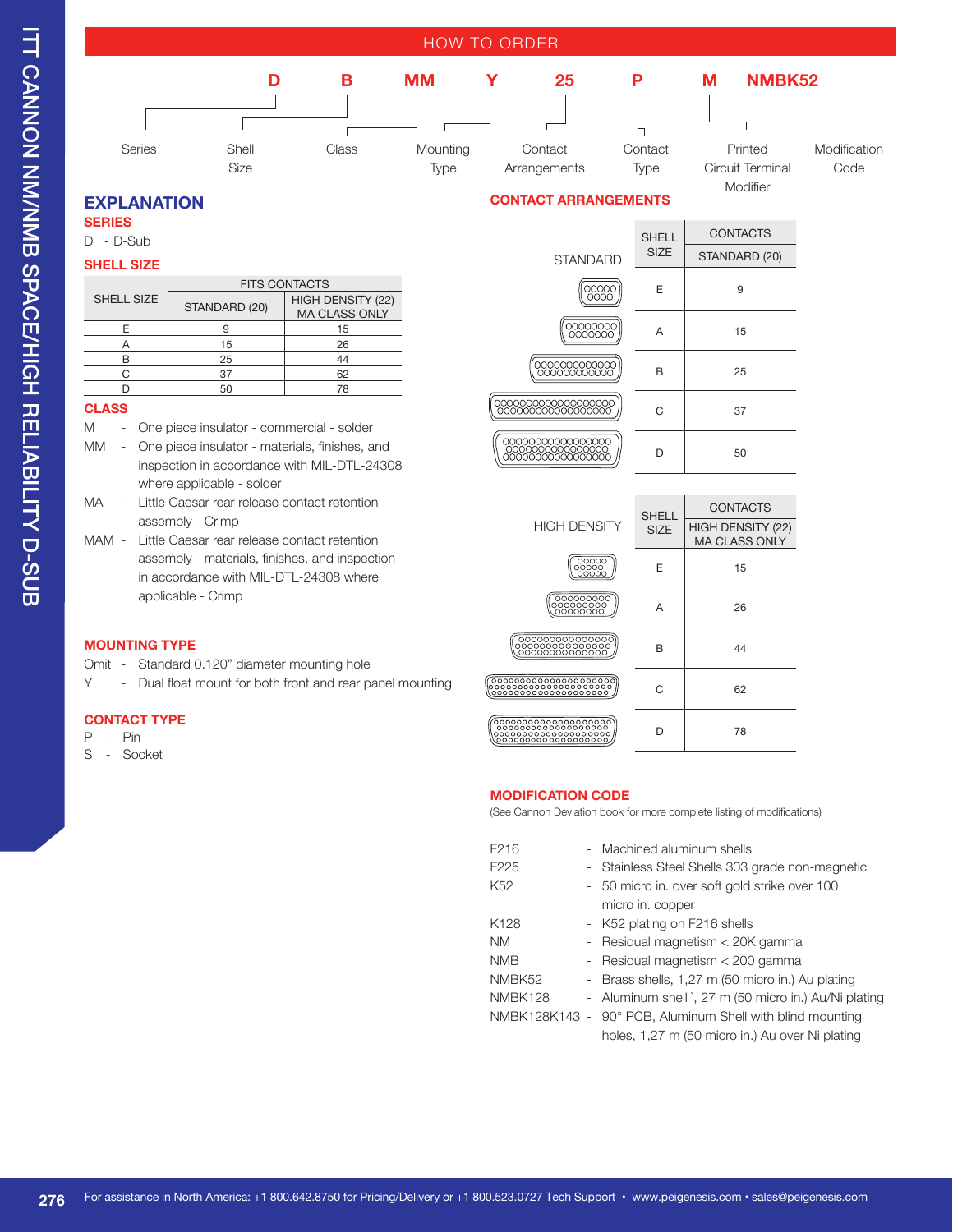### **PRINTED CIRCUIT TERMINAL MODIFIER**



### **STRAIGHT PC CONTACTS**

| $X + (-.027 (.69)$ | Y          |
|--------------------|------------|
| .127(3.22)         | .040(1.02) |
| .127(3.22)         | .030(0.76) |
| .158(4.01)         | .040(1.02) |
| .158(4.01)         | .030(0.76) |
| .183(4.65)         | .040(1.02) |
| .183(4.65)         | .030(0.76) |
| .198(5.03)         | .030(0.76) |
| .186(4.65)         | .025(0.64) |
| .197(5.00)         | .030(0.76) |
| .185(4.70)         | .023(0.60) |
| .212(5.40)         | .023(0.60) |
|                    |            |

+ PCB contacts for high density contact arrangement, MA class only, special.

### **RIGHT ANGLE WITH BRACKET**

| <b>CODE</b> | $X + (-.027 (.69))$     | Y          |
|-------------|-------------------------|------------|
| A           | .127(3.22)              | .040(1.02) |
| D+          | .127(3.22)              | .030(0.76) |
| G           | .158(4.01)              | .040(1.02) |
| L           | .158(4.01)              | .030(0.76) |
| S           | .183(4.65)              | .030(0.76) |
| W           | .183(4.65)              | .040(1.02) |
| $T^*$       | .166(4.22)              | .030(0.76) |
| 1A7N        | .157 (4.00) 4-40 thread | .024(0.60) |
| 1A9N        | .157 (4.00) M3 thread   | .024(0.60) |

\*plastic bracket

 $\overline{\phantom{a}}$ 

 $+$  PCB contacts for high density contact arrangement, MA class only, special.

### **RIGHT ANGLE WITHOUT BRACKET**

| <b>CODE</b> | $X + (-.027 (.69))$ | Y          |
|-------------|---------------------|------------|
| C           | .127(3.22)          | .040(1.02) |
| F           | .127(3.22)          | .030(0.76) |
| K           | .158(4.01)          | .040(1.02) |
| $P+$        | .158(4.01)          | .030(0.76) |
| $R_{+}$     | .183(4.65)          | .030(0.76) |
| J           | .166(4.22)          | .030(0.76) |
| 1A0N        | .197(5.00)          | .024(0.60) |

+ PCB contacts for high density contact arrangement, MA class only, special. All dimensions in inches (millimeters in parentheses)



333333333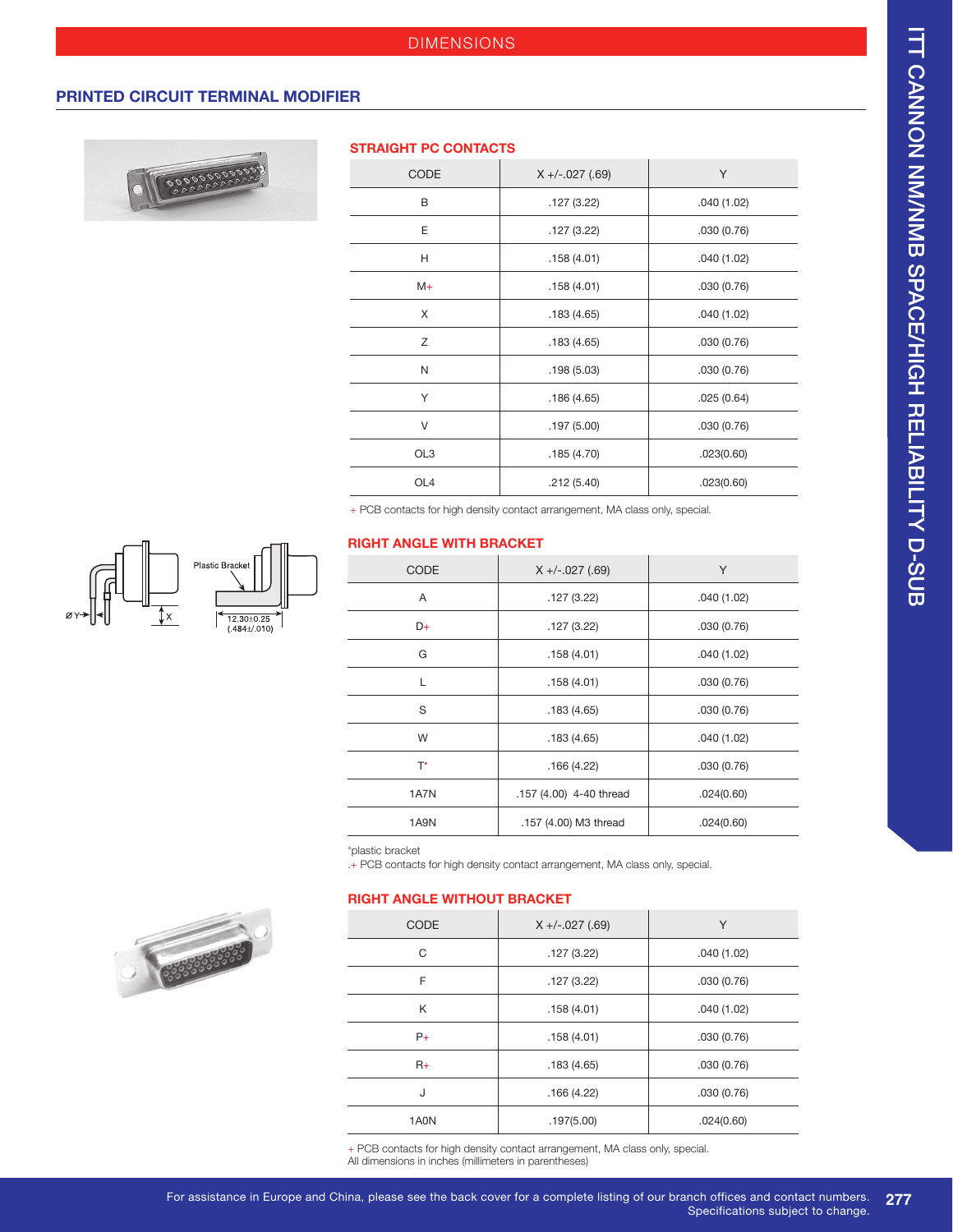### CONTACTS & TOOLS

### **D\*MA/D\*MAM FOR STANDARD INSERTS - SPACE GRADE**

| PIN CONTACT - 50<br>MICRO IN, GOLD<br><b>PLATING</b> | <b>WIRE SIZE</b><br><b>AWG</b> | <b>WIRE STRIP</b><br><b>LENGTH</b> | <b>CRIMP TOOL</b> | <b>LOCATOR</b> | <b>PLASTIC</b><br>INSERTION/<br><b>EXTRACTION</b><br><b>TOOL</b> | <b>PLASTIC</b><br><b>EXTRACTION</b> | <b>METAL</b><br><b>INSERTION</b><br><b>TOOL</b> | <b>METAL</b><br><b>EXTRACTION</b><br><b>TOOL</b> |
|------------------------------------------------------|--------------------------------|------------------------------------|-------------------|----------------|------------------------------------------------------------------|-------------------------------------|-------------------------------------------------|--------------------------------------------------|
| 330-5291-037                                         | 20, 22, 24                     | 0.175(4.45)                        | M22520/2-01       | M22520/2-08    | CIET-20HD                                                        | CET-20-11                           | <b>DAK145</b>                                   | <b>DRK145</b>                                    |
| 330-5291-055                                         | 18, 20                         | 0.175(4.45)                        | M22520/2-01       | K250           | CIET-20HD                                                        | CET-20-11                           | <b>DAK145</b>                                   | <b>DRK145</b>                                    |
| 330-5291-050                                         | 26, 28, 30                     | 0.175(4.45)                        | M22520/1-01       | L3198-20HD     | CIET-20HD                                                        | CET-20-11                           | <b>DAK145</b>                                   | <b>DRK145</b>                                    |

| SOCKET CONTACT<br>- 50 MICRO IN.<br><b>GOLD PLATING</b> | <b>WIRE SIZE</b><br><b>AWG</b> | <b>WIRE STRIP</b><br><b>LENGTH</b> | <b>CRIMP TOOL</b> | LOCATOR         | <b>PLASTIC</b><br>INSERTION/<br><b>EXTRACTION</b><br><b>TOOL</b> | <b>PLASTIC</b><br><b>EXTRACTION</b> | <b>METAL</b><br><b>INSERTION</b><br><b>TOOL</b> | <b>METAL</b><br><b>EXTRACTION</b><br><b>TOOL</b> |
|---------------------------------------------------------|--------------------------------|------------------------------------|-------------------|-----------------|------------------------------------------------------------------|-------------------------------------|-------------------------------------------------|--------------------------------------------------|
| 031-1007-052                                            | 20, 22, 24                     | 0.175(4.45)                        | M22520/2-01       | M22520/2-08     | CIET-20HD                                                        | CET-20-11                           | <b>DAK145</b>                                   | <b>DRK145</b>                                    |
| 031-1007-054                                            | 18, 20                         | 0.175(4.45)                        | M22520/2-01       | K250            | CIET-20HD                                                        | CET-20-11                           | <b>DAK145</b>                                   | <b>DRK145</b>                                    |
| 031-1007-048                                            | 26, 28, 30                     | 0.175(4.45)                        | M22520/2-01       | K <sub>13</sub> | CIET-20HD                                                        | CET-20-11                           | <b>DAK145</b>                                   | <b>DRK145</b>                                    |

### **D\*MA/D\*MAM FOR HIGH DENSITY INSERTS - SPACE GRADE**

|        | <b>CONTACT PART</b><br>NUMBER 50<br>MICRO IN, GOLD<br><b>PLATING</b> | WIRE SIZE AWG  | <b>WIRE STRIP</b><br>LENGTH | <b>CRIMP TOOL</b> | <b>LOCATOR</b> | <b>PLASTIC</b><br>INSERTION/<br><b>EXTRACTION</b><br><b>TOOL</b> | <b>METAL</b><br><b>INSERTION</b><br><b>TOOL</b> | <b>METAL</b><br><b>EXTRACTION</b><br><b>TOOL</b> |
|--------|----------------------------------------------------------------------|----------------|-----------------------------|-------------------|----------------|------------------------------------------------------------------|-------------------------------------------------|--------------------------------------------------|
| Pin    | 030-2042-000                                                         | 22, 24, 26, 28 | .125(3.18)                  | M22520/2-01       | M22520/2-06    | M81969/14-01                                                     | MS27495A22M                                     | MS27495R22M                                      |
| Socket | 031-1147-002                                                         | 22, 24, 26, 28 | .125(3.18)                  | M22520/2-01       | M22520/2-07    | M81969/14-01                                                     | MS27495A22M                                     | MS27495R22M                                      |

All dimensions in inches (millimeters in parentheses)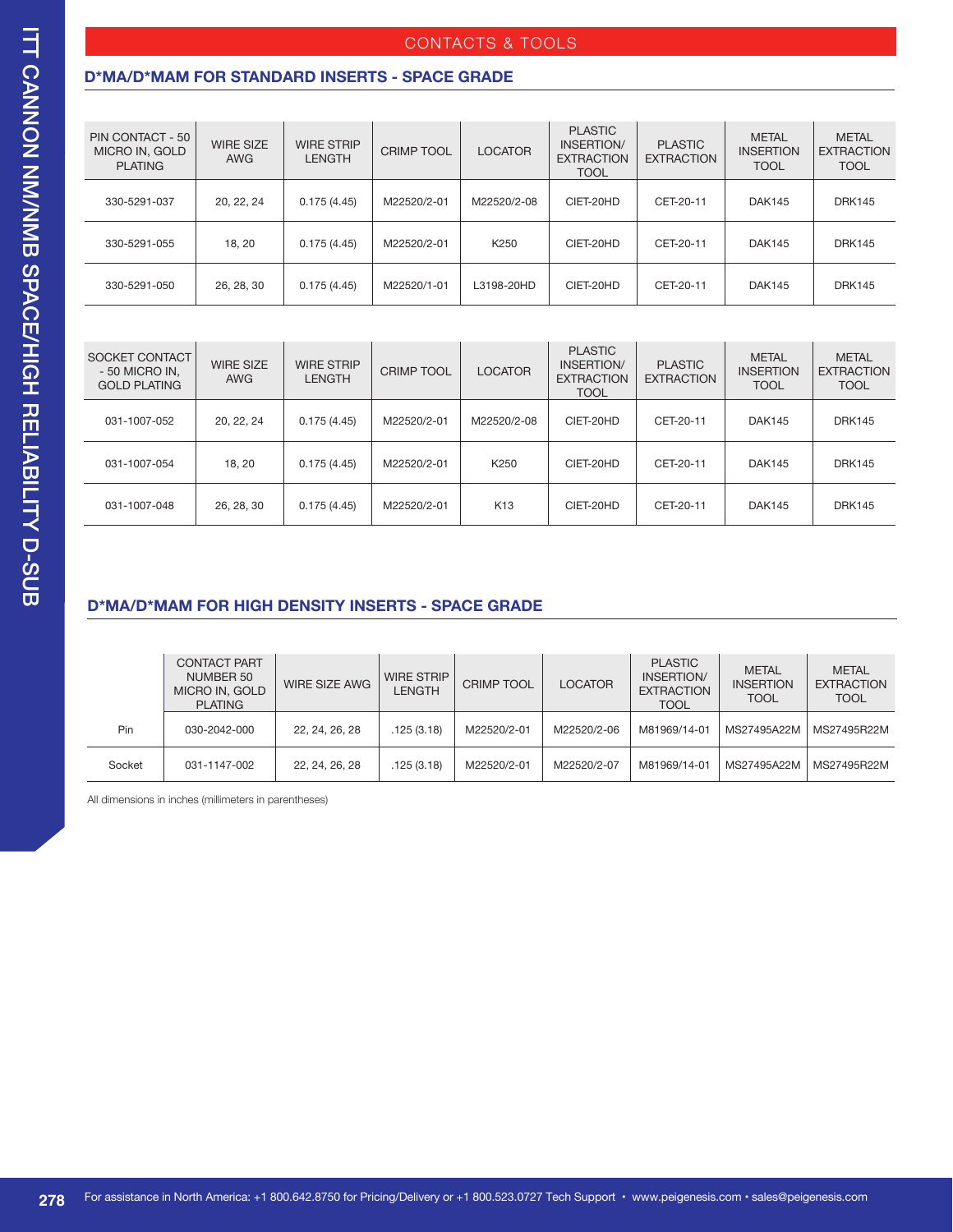### NASA/GSFC CROSS REFERENCE CHART

## **NASA/GSFC CROSS REFERENCE**

| NASA/GSFC                                                                        | <b>ITT CANNON</b>                                                         | NASA/GSFC                                                                        | <b>ITT CANNON</b>                                                         | NASA/GSFC          | <b>ITT CANNON</b>  |
|----------------------------------------------------------------------------------|---------------------------------------------------------------------------|----------------------------------------------------------------------------------|---------------------------------------------------------------------------|--------------------|--------------------|
| <b>PART NUMBER</b>                                                               | <b>PART NUMBER</b>                                                        | <b>PART NUMBER</b>                                                               | <b>PART NUMBER</b>                                                        | <b>PART NUMBER</b> | <b>PART NUMBER</b> |
| G08P1                                                                            | 030-2042-002                                                              | 311-P-10-1S-B-12                                                                 | DEM9SNMB77                                                                | 311-P-10-23S-B-15  | DDM36W4SNMB76      |
| G08S1                                                                            | 031-1147-002                                                              | 311-P-10-1S-B-15                                                                 | DEM-9S-NMB-76                                                             | 311-P-10-24P-B-12  | DDM43W2P-NMB-77    |
| S-311-P-4/6GCP1                                                                  | DM53740-17                                                                | 311-P-10-10P-B-12                                                                | DRM5W5PNMB77                                                              | 311-P-10-3S-B-12   | DBM25PNMB77        |
| S-311-P-4/6GCP2                                                                  | DM53740-15                                                                | 311-P-10-10P-B-15                                                                | DBM-5W5P-NMB-76                                                           | 311-P-10-3P-B-15   | DBM25PNMB76        |
| S-311-P-4/6GCP3                                                                  | DM53740-16                                                                | 311-P-10-10S-B-12                                                                | DBM-5W5S-NMB-77                                                           | 311-P-10-3S-B-12   | DBM25PNMB77        |
| S-311-P-4/6GCP4                                                                  | DM53740-18                                                                | 311-P-10-10S-B-15                                                                | DBM-5W5S-NMB-76                                                           | 311-P-10-3S-B-15   | DBM-25S-NMB-76     |
| S-311-P-4/6GCRP1                                                                 | DM53741-12                                                                | 311-P-10-11P-B-12                                                                | DBM-9W4P-NMB-77                                                           | 311-P-10-4P-B-12   | DCM37PNMB77        |
| S-311-P-4/6GCRP2                                                                 | DM53741-11                                                                | 311-P-10-11S-B-12                                                                | DBM-9W4S-NMB-77                                                           | 311-P-10-4P-B-15   | DCM37PNMB76        |
| S-311-P-4/6GCRP3                                                                 | DM53741-10                                                                | 311-P-10-12P-B-12                                                                | DBM13W3P-NMB-77                                                           | 311-P-10-4S-B-12   | DCM37SNMB77        |
| S-311-P-4/6GCRP4                                                                 | DM53741-13                                                                | 311-P-10-12P-B-15                                                                | DBM-13W3P-NMB-76                                                          | 311-P-10-4S-B-15   | DCM-37S-NMB-76     |
| S-311-P-4/6GCRS1                                                                 | DM53743-18                                                                | 311-P-10-12S-B-12                                                                | DBM-13W3S-NMB-77                                                          | 311-P-10-5P-B-12   | DDM50PNMB77        |
| S-311-P-4/6GCRS2                                                                 | DM53743-16                                                                | 311-P-10-12S-B-15                                                                | DBM-13W3S-NMB-76                                                          | 311-P-10-5P-B-15   | DDM50PNMB76        |
| S-311-P-4/6GCRS3                                                                 | DM53743-17                                                                | 311-P-10-13P-B-12                                                                | DBM17W2PNMB77                                                             | 311-P-10-5S-B-12   | DDM5OSNMB77        |
| S-311-P-4/6GCRS4                                                                 | DM53743-19                                                                | 311-P-10-13P-B-15                                                                | DBM-17W2P-NMB-76                                                          | 311-P-10-5S-B-15   | DDM50SNMB76        |
| S-311-P-4/6GCS1                                                                  | DM53742-18                                                                | 311-P-10-13S-B-12                                                                | DBM17W2SNMB77                                                             | 311-P-10-6P-B-12   | A-5W1P-NMB-77 DEM- |
| S-311-P-4/6GCS2                                                                  | DM53742-16                                                                | 311-P-10-14P-B-12                                                                | DBM-21W1P-NMB-77                                                          | 311-P-10-6P-B-15   | 5W1P-NMB-76        |
| S-311-P-4/6GCS3                                                                  | DM53742-17                                                                | 311-P-10-14P-B-15                                                                | DBM-21W1P-NMB-76                                                          | 311-P-10-6S-B-12   | DEM-5W1S-NMB-77    |
| S-311-P-4/6GCS4                                                                  | DM53742-19                                                                | 311-P-10-14S-B-12                                                                | DBM-21W1S-NMB-77                                                          | 311-P-10-7P-B-15   | DAM-3W3P-NMB-76    |
| S-311-P-4/6GHP6                                                                  | DM51157-8                                                                 | 311-P-10-14S-B-15                                                                | DBM-21W1S-NMB-76                                                          | 311-P-10-7S-B-12   | DAM3W3SNMB77       |
| S-311-P-4/6GHRP6                                                                 | DM51157-5005                                                              | 311-P-10-15P-B-12                                                                | DCM-8W8P-NMB-77                                                           | 311-P-10-7S-B-15   | DAM3W3SNMB76       |
| S-311-P-4/6GHRS6                                                                 | DM51155-5005                                                              | 311-P-10-15P-B-15                                                                | DCM8W8PNMB76                                                              | 311-P-10-8P-B-12   | DAM-7W2P-NMB-77    |
| S-311-P-4/6GHS6                                                                  | DM51155-7                                                                 | 311-P-10-15S-B-12                                                                | DCM-8W8S-NMB-77                                                           | 311-P-10-8P-B-15   | DAM-7W2P-NMB-76    |
| 311P409-1P-B-12                                                                  | DEMA9PNMBK47FO                                                            | 311-P-10-15S-B-15                                                                | DCM-8W8SNMB76                                                             | 311-P-10-8S-B-12   | DAM-7W2S-NMB-77    |
| 311P409-1P-B-15                                                                  | DEMAK9PNMBK47FO                                                           | 311-P-10-16P-B-12                                                                | DCM-13W6P-NMB-77                                                          | 311-P-10-9P-B-12   | DAM-11W1P-NMB-77   |
| 311P409-1S-B-12                                                                  | DEMA9SNMBK47FO                                                            | 311-P-10-16P-B-15                                                                | DCM-13W6P-NMB-76                                                          | 311-P-10-9P-B-15   | DAM-11W1P-NMB-76   |
| 311P409-1S-B-15                                                                  | DEMAK9SNMBK47FO                                                           | 311-P-10-16S-B-12                                                                | DCM-13W6S-NMB-77                                                          | 311-P-10-9S-B-12   | DAM-11W1S-NMB-77   |
| 311P409-2P-B-12                                                                  | DAMA15PNMBK47FO                                                           | 311-P-10-17P-B-12                                                                | DCM17W5PNMB77                                                             | 311-P-10-9S-B-15   | DAM-11W1S-NMB-76   |
| 311P409-2P-B-15                                                                  | DAMAK15PNMBK47FO                                                          | 311-P-10-17P-B-15                                                                | DCM-17W5P-NMB-76                                                          | 311-P-10B-1S-B-12  | DEMB9SNMB77        |
| 311P409-2S-B-12                                                                  | DAMA15SNMBK47FO                                                           | 311-P-10-17S-B-12                                                                | DCM-17W5S-NMB-77                                                          | 311-P-10B-13S-B-15 | DBMB-17W2S-NMB-76  |
| 311P409-2S-B-15                                                                  | DAMAK15SNMBK47FO                                                          | 311-P-10-17S-B-15                                                                | DCM-17W5S-NMB-76                                                          | 311-P-10B-17S-B-15 | DCMB-17W5S-NMB-76  |
| 311P409-3P-B-12                                                                  | DBMA25PNMBK47FO                                                           | 311-P-10-18P-B-12                                                                | DCM-21WA4P-NMB-77                                                         | 311-P-10B-2S-B-12  | DAMB15SNMB77       |
| 311P409-3P-B-15                                                                  | DBMAK25PNMBK47FO                                                          | 311-P-10-18P-B-15                                                                | DCM-21WA4P-NMB-76                                                         | 311-P-10B-22S-B-15 | DDMB-24W7S-NMB-76  |
| 311P409-3S-B-12                                                                  | DBMA25SNMBK47FO                                                           | 311-P-10-18S-B-12                                                                | DCM21WA4S-NMB-77                                                          | 311-P-10B-3S-B-12  | DBMB-25S-NMB-77    |
| 311P409-3S-B-15                                                                  | DBMAK25SNMBK47FO                                                          | 311-P-10-18S-B-15                                                                | DCM21WA4S-NMB-76                                                          | 311-P-10B-3S-B-15  | DBMB-25S-NMB-76    |
| 311P409-4P-B-12                                                                  | DCMA37PNMBK47FO                                                           | 311-P-10-19P-B-12                                                                | DCM-21WA4P-NMB-77                                                         | 311-P-10B-4S-B-12  | DCMB-37S-NMB-77    |
| 311P409-4P-B-15                                                                  | DCMAK37PNMBK47FO                                                          | 311-P-10-19S-B-12                                                                | DCM-21W4S-NMB-77                                                          | 311-P-10B-5S-B-12  | DDMB-50S-NMB-77    |
| 311P409-4S-B-12                                                                  | DCMA37SNMBK47FO                                                           | 311-P-10-2P-B-12                                                                 | DAM15PNMB77                                                               | 311-P-10B-5S-B-15  | DDMB50S-NMB-76     |
| 311P409-4S-B-15                                                                  | DCMAK37SNMBK47FO                                                          | 311-P-10-2P-B-15                                                                 | DAM15PNMB76                                                               | 311-P-10B-6S-B-15  | DEMB-5W1S-NMB-76   |
| 311P409-5P-B-12                                                                  | DDMA50PNMBK47FO                                                           | 311-P-10-2S-B-12                                                                 | DAM15SNMB77                                                               | 311-P-10B-8S-B-12  | DAMB-7W2S-NMB-77   |
| 311P409-5P-B-15                                                                  | DDMAK50PNMBK47FO                                                          | 311-P-10-2S-B-15                                                                 | DAM-15S-NMB-76                                                            | 311-P-10B-8S-B-15  | DAMB-7W2S-NMB-76   |
| 311P409-5S-B-12<br>311P409-5S-B-15<br>S-311-P-4/10G10P1<br>S-311-P-4/10G10S1     | DDMA50SNMBK47FO<br>DDMAK50PNMBK47FO<br>330-5291-081-02<br>031-1007-052-05 | 311-P-10-20P-B-12<br>311-P-10-20S-B-12<br>311-P-10-22P-B-12<br>311-P-10-22P-B-15 | DCM-25W3P-NMB-77<br>DCM-25W36-NMB-77<br>DDM-24W7P-NMB-77<br>DDM24W7PNMB76 | 311-P-10B-9S-B-12  | DAMB-11W1S-NMB-77  |
| 311-P-10-B-1S-B-15<br>311-P-10-B-4S-B-15<br>311-P-10-1P-B-12<br>311-P-10-1P-B-15 | DEMB9S-NMB-76<br>DCMB37S-NMB-76<br>DEMPPNMB77<br>DEM-9P-NMB-76            | 311-P-10-22S-B-12<br>311-P-10-22S-B-15<br>311-P-10-23P-B-12<br>311-P-10-23S-B-12 | DDM24W7SNMB77<br>DDM-24W7S-NMB-76<br>DDM-36W4P-NMB-77<br>DDM-36W4S-NMB-77 |                    |                    |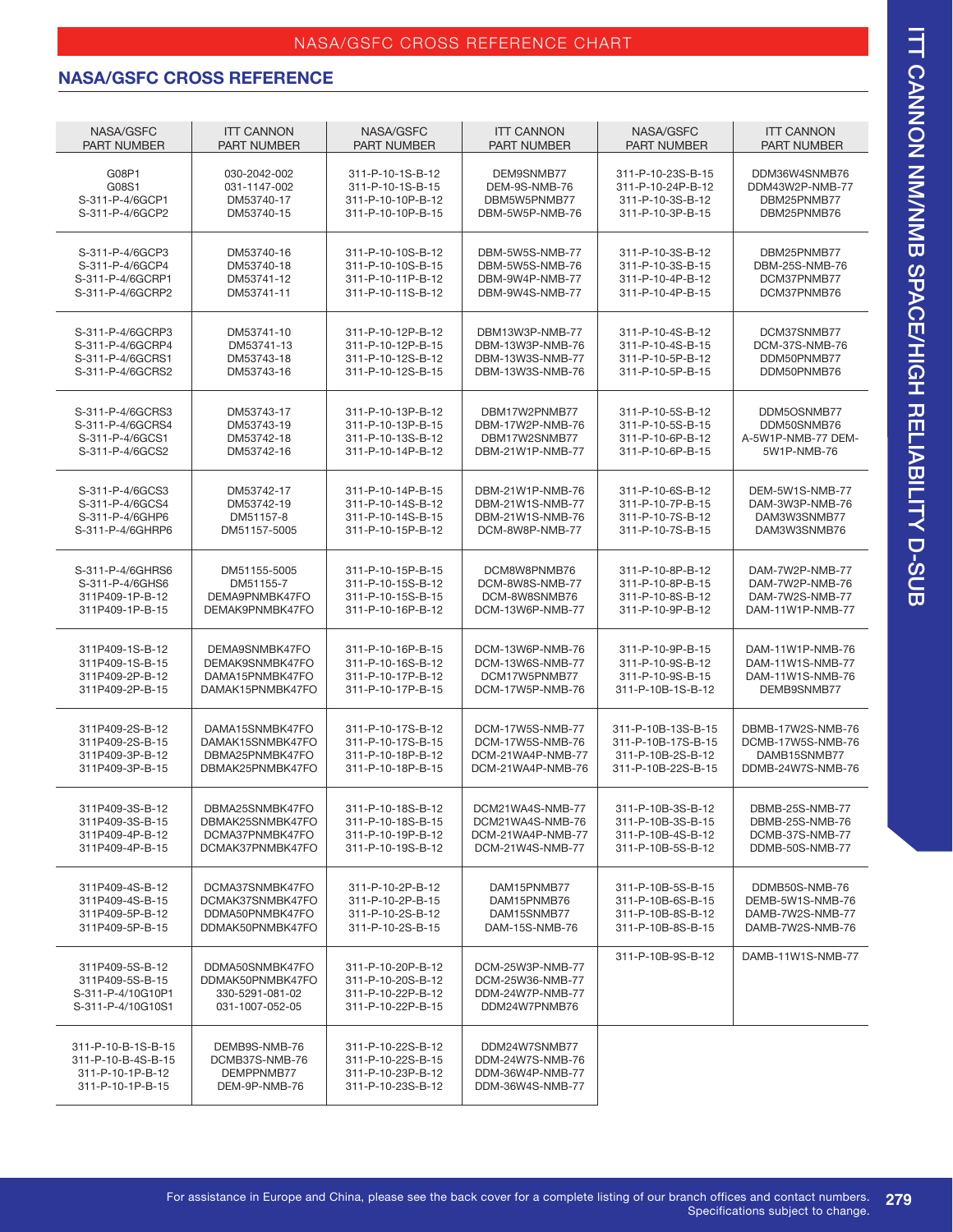### **ESA/SCC CROSS REFERENCE\***

| ESC-SCC<br><b>PART NUMBER</b> | <b>ITT CANNON</b><br><b>PART NUMBER</b> | ESC-SCC<br><b>PART NUMBER</b> | <b>ITT CANNON</b><br><b>PART NUMBER</b> | ESC-SCC<br><b>PART NUMBER</b> | <b>ITT CANNON</b><br><b>PART NUMBER</b> |
|-------------------------------|-----------------------------------------|-------------------------------|-----------------------------------------|-------------------------------|-----------------------------------------|
| 340100101B DEM5W1SNMB         | DEM5W1SNMBK52                           | 340100101B DAM3W3POL3NMB      | DAM3W3POL3NMBK52                        | 340100101B DCM13W6S1A7NNMB    | DCM13W6S1A7NNMBK52                      |
| 340100101B DAM3W3SNMB         | DAM3W3SNMBK52                           | 340100101B DAM7W2POL3NMB      | DAM7W2POL3NMBK52                        | 340100101B DCM17W5S1A7NNMB    | DCM17W5S1A7NNMBK52                      |
| 340100101B DAM7W2SNMB         | DAM7W2SNMBK52                           | 340100101B DAM11W1POL3NMB     | DAM11W1POL3NMBK52                       | 340100101B DCM21WA4S1A7NNMB   | DCM21WA4S1A7NNMBK52                     |
| 340100101B DAM11W1SNMB        | DAM11W1SNMBK52                          | 340100101B DBM9W4POL3NMB      | DBM9W4POL3NMBK52                        | 340100101B DCM25W3S1A7NNMB    | DCM25W3S1A7NNMBK52                      |
| 340100101B DBM5W5SNMB         | DBM5W5SNMBK52                           | 340100101B DBM13W3POL3NMB     | DBM13W3POL3NMBK52                       | 340100101B DCM27W2S1A7NNMB    | DCM27W2S1A7NNMBK52                      |
| 340100101B DBM9W4SNMB         | DBM9W4SNMBK52                           | 340100101B DBM17W2POL3NMB     | DBM17W2POL3NMBK52                       | 340100101B DDM24W7S1A7NNMB    | DDM24W7S1A7NNMBK52                      |
| 340100101B DBM13W3SNMB        | DBM13W3SNMBK52                          | 340100101B DBM21W1POL3NMB     | DBM21W1POL3NMBK52                       | 340100101B DDM36W4S1A7NNMB    | DDM36W4S1A7NNMBK52                      |
| 340100101B DBM17W2SNMB        | DBM17W2SNMBK52                          | 340100101B DCM13W6POL3NMB     | DCM13W6POL3NMBK52                       | 340100101B DDM43W2S1A7NNMB    | DDM43W2S1A7NNMBK52                      |
| 340100101B DBM21W1SNMB        | DBM21W1SNMBK52                          | 340100101B DCM17W5POL3NMB     | DCM17W5POL3NMBK52                       | 340100101B DDM47W1S1A7NNMB    | DDM47W1S1A7NNMBK52                      |
| 340100101B DCM8W8SNMB         | DCM8W8SNMBK52                           | 340100101B DCM21WA4POL3NMB    | DCM21WA4POL3NMBK52                      | 340100101B DEM5W1P1A7NNMB     | DEM5W1P1A7NNMBK52                       |
| 340100101B DCM13W6SNMB        | DCM13W6SNMBK52                          | 340100101B DCM25W3POL3NMB     | DCM25W3POL3NMBK52                       | 340100101B DAM7W2P1A7NNMB     | DAM7W2P1A7NNMBK52                       |
| 340100101B DCM17W5SNMB        | DCM17W5SNMBK52                          | 340100101B DCM27W2POL3NMB     | DCM27W2POL3NMBK52                       | 340100101B DAM11W1P1A7NNMB    | DAM11W1P1A7NNMBK52                      |
| 340100101B DCM21WA4SNMB       | DCM21WA4SNMBK52                         | 340100101B DDM24W7POL3NMB     | DDM24W7POL3NMBK52                       | 340100101B DBM9W4P1A7NNMB     | DBM9W4P1A7NNMBK52                       |
| 340100101B DCM25W3SNMB        | DCM25W3SNMBK52                          | 340100101B DDM36W4POL3NMB     | DDM36W4POL3NMBK52                       | 340100101B DBM13W3P1A7NNMB    | DBM13W3P1A7NNMBK52                      |
| 340100101B DCM27W2SNMB        | DCM27W2SNMBK52                          | 340100101B DDM43W2POL3NMB     | DDM43W2POL3NMBK52                       | 340100101B DBM17W2P1A7NNMB    | DBM17W2P1A7NNMBK52                      |
| 340100101B DDM24W7SNMB        | DDM24W7SNMBK52                          | 340100101B DDM47W1POL3NMB     | DDM47W1POL3NMBK52                       | 340100101B DBM21W1P1A7NNMB    | DBM21W1P1A7NNMBK52                      |
| 340100101B DDM36W4SNMB        | DDM36W4SNMBK52                          | 340100101B DEM5W1S1AONNMB     | DEM5W1S1AONNMBK52                       | 340100101B DCM13W6P1A7NNMB    | DCM13W6P1A7NNMBK52                      |
| 340100101B DDM43W2SNMB        | DDM43W2SNMBK52                          | 340100101B DAM7W2S1AONNMB     | DAM7W2S1AONNMBK52                       | 340100101B DCM17W5P1A7NNMB    | DCM17W5P1A7NNMBK52                      |
| 340100101B DDM47W1SNMB        | DDM47W1SNMBK52                          | 340100101B DAM11W1S1AONNMB    | DAM11W1S1AONNMBK52                      | 340100101B DCM21WA4P1A7NNMB   | DCM21WA4P1A7NNMBK52                     |
| 340100101B DEM5W1PNMB         | DEM5W1PNMBK52                           | 340100101B DBM9W4S1AONNMB     | DBM9W4S1AONNMBK52                       | 340100101B DCM25W3P1A7NNMB    | DCM25W3P1A7NNMBK52                      |
| 340100101B DAM3W3PNMB         | DAM3W3PNMBK52                           | 340100101B DBM13W3S1A0NNMB    | DBM13W3S1A0NNMBK52                      | 340100101B DCM27W2P1A7NNMB    | DCM27W2P1A7NNMBK52                      |
| 340100101B DAM7W2PNMB         | DAM7W2PNMNBK52                          | 340100101B DBM17W2S1A0NNMB    | DBM17W2S1A0NNMBK52                      | 340100101B DDM24W7P1A7NNMB    | DDM24W7P1A7NNMBK52                      |
| 340100101B DAM11W1PNMB        | DAM11W1PNMBK52                          | 340100101B DBM21W1S1A0NNMB    | DBM21W1S1A0NNMBK52                      | 340100101B DDM36W4P1A7NNMB    | DDM36W4P1A7NNMBK52                      |
| 340100101B DBM5W5PNMB         | DBM5W5PNMBK52                           | 340100101B DCM13W6S1A0NNMB    | DCM13W6S1A0NNMBK52                      | 340100101B DDM43W2P1A7NNMB    | DDM43W2P1A7NNMBK52                      |
| 340100101B DBM9W4PNMB         | DBM9W4PNMBK52                           | 340100101B DCM17W5S1A0NNMB    | DCM17W5S1A0NNMBK52                      | 340100101B DDM47W1P1A7NNMB    | DDM47W1P1A7NNMBK52                      |
| 340100101B DBM13W3PNMB        | DBM13W3PNMBK52                          | 340100101B DCM21WA4S1AONNMB   | DCM21WA4S1AONNMBK52                     | 340100101B DEM5W1S1A9NNMB     | DEM5W1S1A9NNMBK52                       |
| 340100101B DBM17W2PNMB        | DBM17W2PNMBK52                          | 340100101B DCM25W3S1AONNMB    | DCM25W3S1AONNMBK52                      | 340100101B DAM7W2S1A9NNMB     | DAM7W2S1A9NNMBK52                       |
| 340100101B DBM21W1PNMB        | DBM21W1PNMBK52                          | 340100101B DCM27W2S1AONNMB    | DCM27W2S1AONNMBK52                      | 340100101B DAM11W1S1A9NNMB    | DAM11W1S1A9NNMBK52                      |
| 340100101B DCM8W8PNMB         | DCM8W8PNMBK52                           | 340100101B DDM24W7S1AONNMB    | DDM24W7S1AONNMBK52                      | 340100101B DBM9W4S1A9NNMB     | DBM9W4S1A9NNMBK52                       |
| 340100101B DCM13W6PNMB        | DCM13W6PNMBK52                          | 340100101B DDM36W4S1AONNMB    | DDM36W4S1AONNMBK52                      | 340100101B DBM13W3S1A9NNMB    | DBM13W3S1A9NNMBK52                      |
| 340100101B DCM17W5PNMB        | DBM13W3S1A0NNMBK52                      | 340100101B DDM43W2S1AONNMB    | DDM43W2S1AONNMBK52                      | 340100101B DBM17W2S1A9NNMB    | DCM25W3S1A9NNMBK52                      |
| 340100101B DCM21WA4PNMB       | DBM17W2S1A0NNMBK52                      | 340100101B DDM47W1S1AONNMB    | DDM47W1S1AONNMBK52                      | 340100101B DBM21W1S1A9NNMB    | DCM27W2S1A9NNMBK52                      |
| 340100101B DCM25W3PNMB        | DBM21W1S1A0NNMBK52                      | 340100101B DEM5W1P1AONNMB     | DEM5W1P1AONNMBK52                       | 340100101B DCM13W6S1A9NNMB    | DDM24W7S1A9NNMBK52                      |
| 340100101B DCM27W2PNMB        | DCM13W6S1A0NNMBK52                      | 340100101B DAM7W2P1AONNMB     | DAM7W2P1AONNMBK52                       | 340100101B DCM17W5S1A9NNMB    | DDM36W4S1A9NNMBK52                      |
| 340100101B DDM24W7PNMB        | DCM17W5S1A0NNMBK52                      | 340100101B DAM11W1P1AONNMB    | DAM11W1P1AONNMBK52                      | 340100101B DCM21WA4S1A9NNMB   | DDM43W2S1A9NNMBK52                      |
| 340100101B DAM11W1SOL3NMB     | DAM11W1SOL3NMBK52                       | 340100101B DCM17W5P1AONNMB    | DCM17W5P1AONNMBK52                      | 340100101B DDM47W1S1A9NNMB    | DDM47W1S1A9NNMBK52                      |
| 340100101B DBM9W4SOL3NMB      | DBM9W4SOL3NMBK52                        | 340100101B DCM21WA4P1AONNMB   | DCM21WA4P1AONNMBK52                     | 340100101B DEM5W1P1A9NNMB     | DEM5W1P1A9NNMBK52                       |
| 340100101B DBM13W3SOL3NMB     | DBM13W3SOL3NMBK52                       | 340100101B DCM25W3P1AONNMB    | DCM25W3P1AONNMBK52                      | 340100101B DAM7W2P1A9NNMB     | DAM7W2P1A9NNMBK52                       |
| 340100101B DBM17W2SOL3NMB     | DBM17W2SOL3NMBK52                       | 340100101B DCM27W2P1AONNMB    | DCM27W2P1AONNMBK52                      | 340100101B DAM11W1P1A9NNMB    | DAM11W1P1A9NNMBK52                      |
| 340100101B DBM21W1SOL3NMB     | DBM21W1SOL3NMBK52                       | 340100101B DDM24W7P1AONNMB    | DDM24W7P1AONNMBK52                      | 340100101B DBM9W4P1A9NNMB     | DBM9W4P1A9NNMBK52                       |
| 340100101B DCM13W6SOL3NMB     | DCM13W6SOL3NMBK52                       | 340100101B DDM36W4P1AONNMB    | DDM37W4P1AONNMBK52                      | 340100101B DBM13W3P1A9NNMB    | DBM13W3P1A9NNMBK52                      |
| 340100101BDCM17W5SOL3NMB      | DCM17W5SOL3NMBK52                       | 340100101B DDM43W2P1AONNMB    | DDM43W2P1AONNMBK52                      | 340100101B DBM17W2P1A9NNMB    | DBM17W2P1A9NNMBK52                      |
| 340100101BDCM21WA4SOL3NMB     | DCM21WA4SOL3NMBK52                      | 340100101B DDM47W1P1AONNMB    | DDM47W1P1AONNMBK52                      | 340100101B DBM21W1P1A9NNMB    | DBM21W1P1A9NNMBK52                      |
| 340100101B DCM25W3SOL3NMB     | DCM25W3SOL3NMBK52                       | 340100101B DEM5W1S1A7NNMB     | DEM5W1S1A7NNMBK52                       | 340100101B DCM13W6P1A9NNMB    | DCM13W6P1A9NNMBK52                      |
| 340100101B DCM27W2OL3NMB      | DCM27W2OL3NMBK52                        | 340100101B DAM7W2S1A7NNMB     | DAM7W2S1A7NNMBK52                       | 340100101B DCM17W5P1A9NNMB    | DCM17W5P1A9NNMBK52                      |
|                               |                                         |                               |                                         |                               |                                         |
| 340100101B DDM24W7SOL3NMB     | DDM24W7SOL3NMBK52                       | 340100101B DAM11W1S1A7NNMB    | DAM11W1S1A7NNMBK52                      | 340100101B DCM21WA4P1A9NNMB   | DCM21WA4P1A9NNMBK52                     |
| 340100101B DDM36W4SOL3NMB     | DDM36W4SOL3NMBK52                       | 340100101B DBM9W4S1A7NNMB     | DBM9W4S1A7NNMBK52                       | 340100101B DCM25W3P1A9NNMB    | DCM25W3P1A9NNMBK52                      |
| 340100101B DDM43W2SOL3NMB     | DDM43W2SOL3NMBK52                       | 340100101B DBM13W3S1A7NNMB    | DBM13W3S1A7NNMBK52                      | 340100101B DCM27W2P1A9NNMB    | DCM27W2P1A9NNMBK52                      |
| 340100101B DDM47W1SOL3NMB     | DDM47W1SOL3NMBK52                       | 340100101B DBM17W2S1A7NNMB    | DBM17W2S1A7NNMBK52                      | 340100101B DDM24W7P1A9NNMB    | DDM24W7P1A9NNMBK52                      |
| 340100101B DEM5W1POL3NMB      | DEM5W1POL3NMBK52                        | 340100101B DBM21W1S1A7NNMB    | DBM21W1S1A7NNMBK52                      | 340100101B DDM36W4P1A9NNMB    | DDM36W4P1A9NNMBK52                      |

\*NOTE: ESA Part Numbers are for reference only. Only order to ITT Cannon part number which meet or exceed the ESA requirements. (Not on ESA QPL)